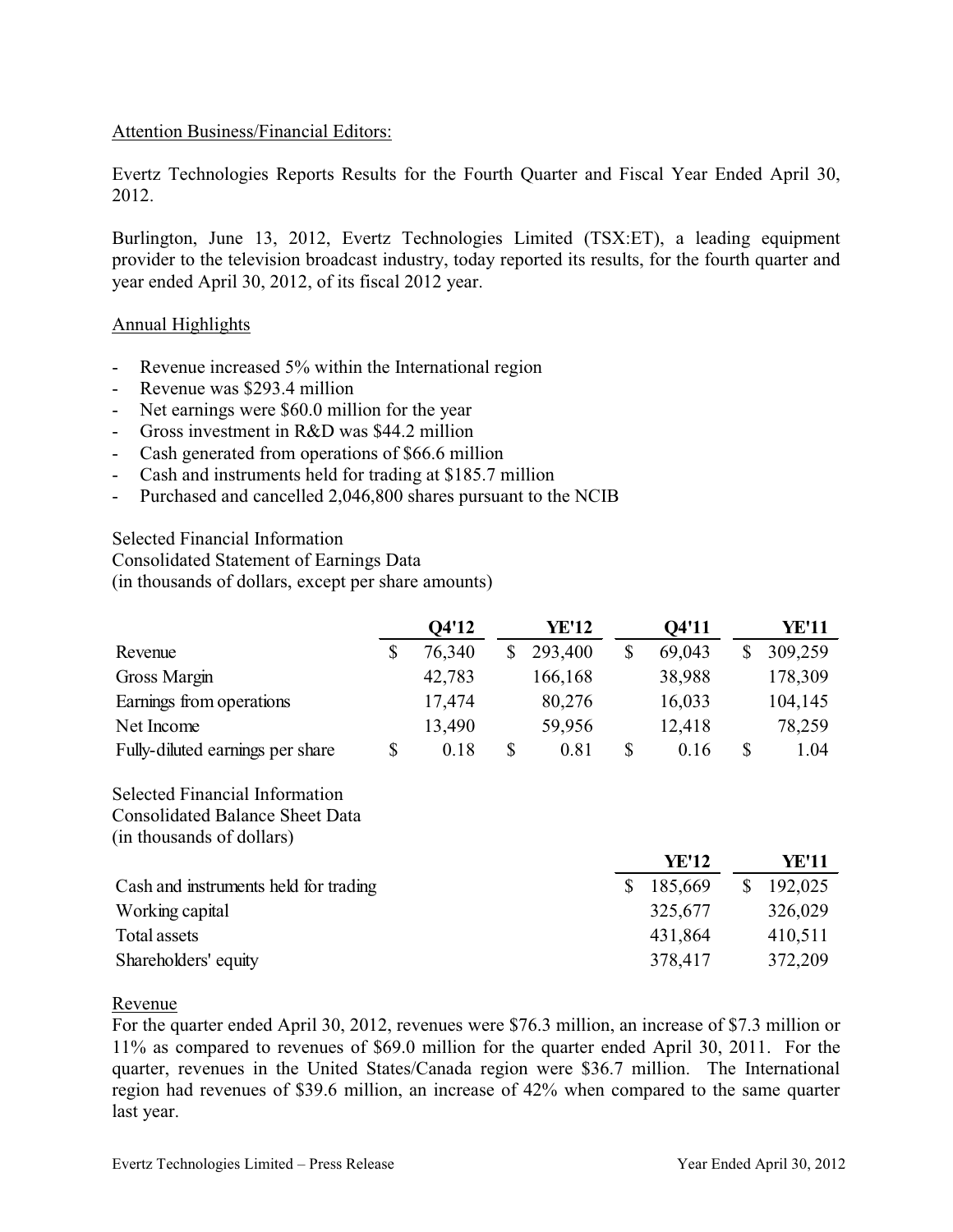For the year ended April 30, 2012, sales were \$293.4 million, a decrease of \$15.9 million or 5% as compared to sales of \$309.3 million for the prior year. The United States/Canada region decreased by \$22.2 million or 13% when compared to the prior year, and the International region grew by \$6.4 million or 5% when compared to the prior year.

#### Gross Margin

For the quarter ended April 30, 2012 gross margin was \$42.8 million compared to \$39.0 million in the same quarter last year. Gross margin percentage was approximately 56% compared to 57% for the quarter ended April 30, 2011.

For the year ended April 30, 2012, gross margin was \$166.2 million when compared to \$178.3 million for the year ended April 30, 2011. Gross margin percentage was approximately 57% for the year ended April 30, 2012 as compared to 58% for the prior year.

# Earnings

For the quarter ended April 30, 2012 net earnings were \$13.5 million as compared to \$12.4 million in the corresponding period last year.

For the year ended April 30, 2012, net earnings were \$60.0 million as compared to \$78.3 million in the corresponding period last year.

For the quarter ended April 30, 2012, earnings per share on a fully-diluted basis were \$0.18 as compared to \$0.16 in the same period in 2011.

For the year ended April 30, 2012, earnings per share on a fully-diluted basis were \$0.81 as compared to \$1.04 in the same period in 2011.

#### Operating Expenses

For the quarter ended April 30, 2012 selling and administrative expenses were \$12.3 million compared to \$10.4 million for the quarter ended April 30, 2011. Selling and administrative expenses represented approximately 16% of revenue in the quarter ended April 30, 2012.

For the year ended April 30, 2012, selling and administrative expenses were \$47.1 million compared to \$37.6 million for the year ended April 30, 2011. Selling and administrative expenses represented approximately 16% of revenue in fiscal 2012.

For the quarter ended April 30, 2012 gross research and development expenses increased by \$2.9 million or 30% as compared to the corresponding period in 2011. Gross research and development expenses represented approximately 17% of revenue for the quarter compared to 14% for the same period last year.

For the year ended April 30, 2012, gross research and development expenses increased by 24% or \$8.5 million as compared to the prior year. Research and development expenses represented approximately 15% of sales.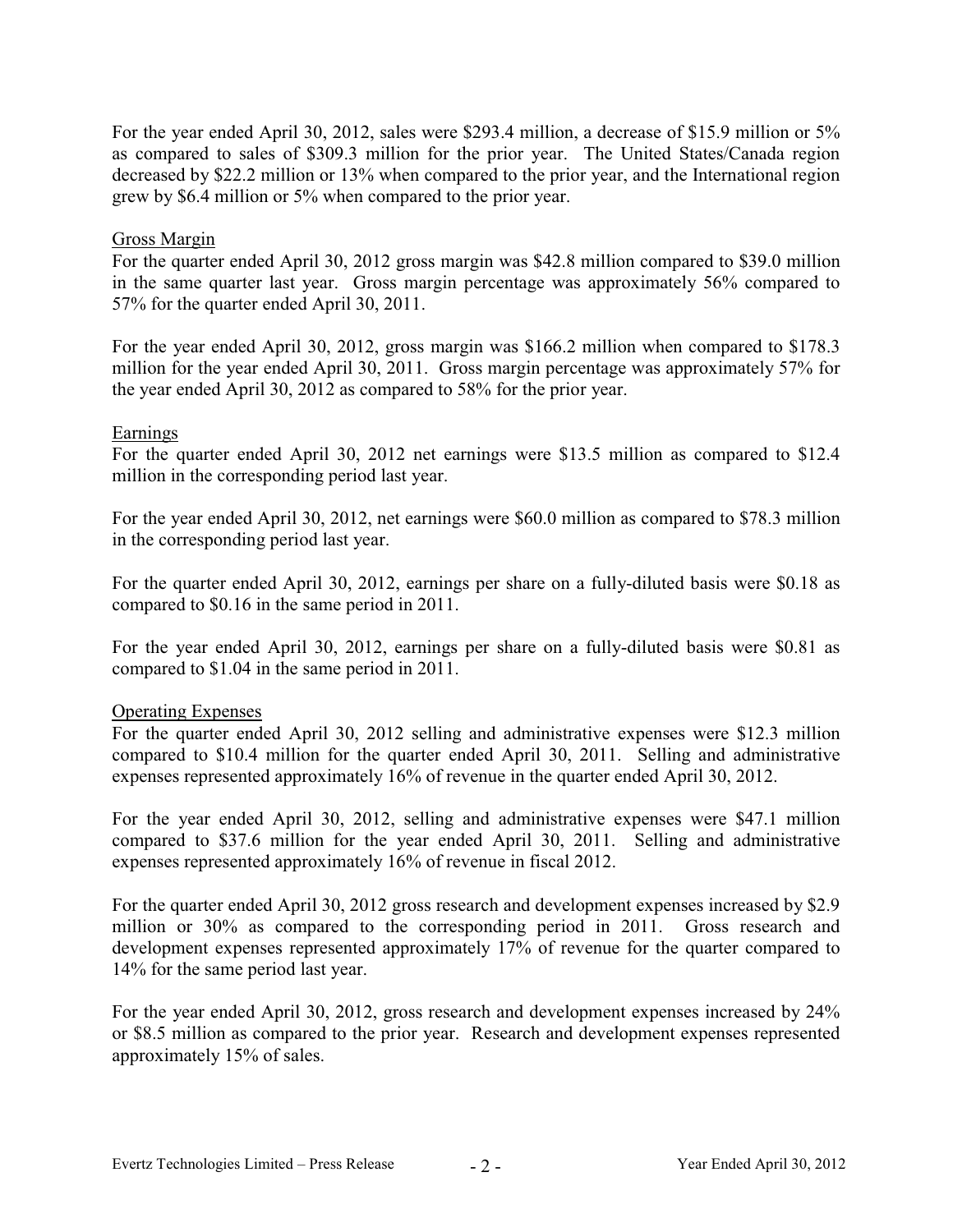Liquidity and Capital Resources

The Company's working capital as at April 30, 2012 was \$325.7 million as compared to \$326.0 million on April 30, 2011.

Cash and instruments held for trading were \$185.7 million as at April 30, 2012 as compared to \$192.0 million on April 30, 2011.

Cash provided by operations was \$8.0 million for the quarter ended April 30, 2012 as compared to \$23.3 million for the quarter ended April 30, 2011. Before taking into account the changes in non-cash working capital, the Company generated \$18.2 million from operations for the quarter ended April 30, 2012 compared to \$15.2 million for the same period last year.

Cash provided by operations was \$66.6 million for the 2012 fiscal year as compared to cash provided by operations of \$73.7 million for the 2011 fiscal year. Before taking into account changes in non-cash working capital, the Company generated \$73.0 million from operations for fiscal 2012 as compared to \$88.1 million for fiscal 2011.

The Company spent \$1.6 million on the purchase of equipment for the quarter ended April 30, 2012 and \$16.6 million for the year ended April 30, 2012.

For the quarter ended April 30, 2012, the Company used cash from financing activities of \$11.1 million which was principally a result of the payment of dividends of \$10.3 million.

For the year ended April 30, 2012, the Company used cash from financing activities of \$56.2 million as a result of the payment of dividends of \$36.9 million, repurchase of capital stock costing \$25.9 million offset by the issuance of share capital of \$7.6 million.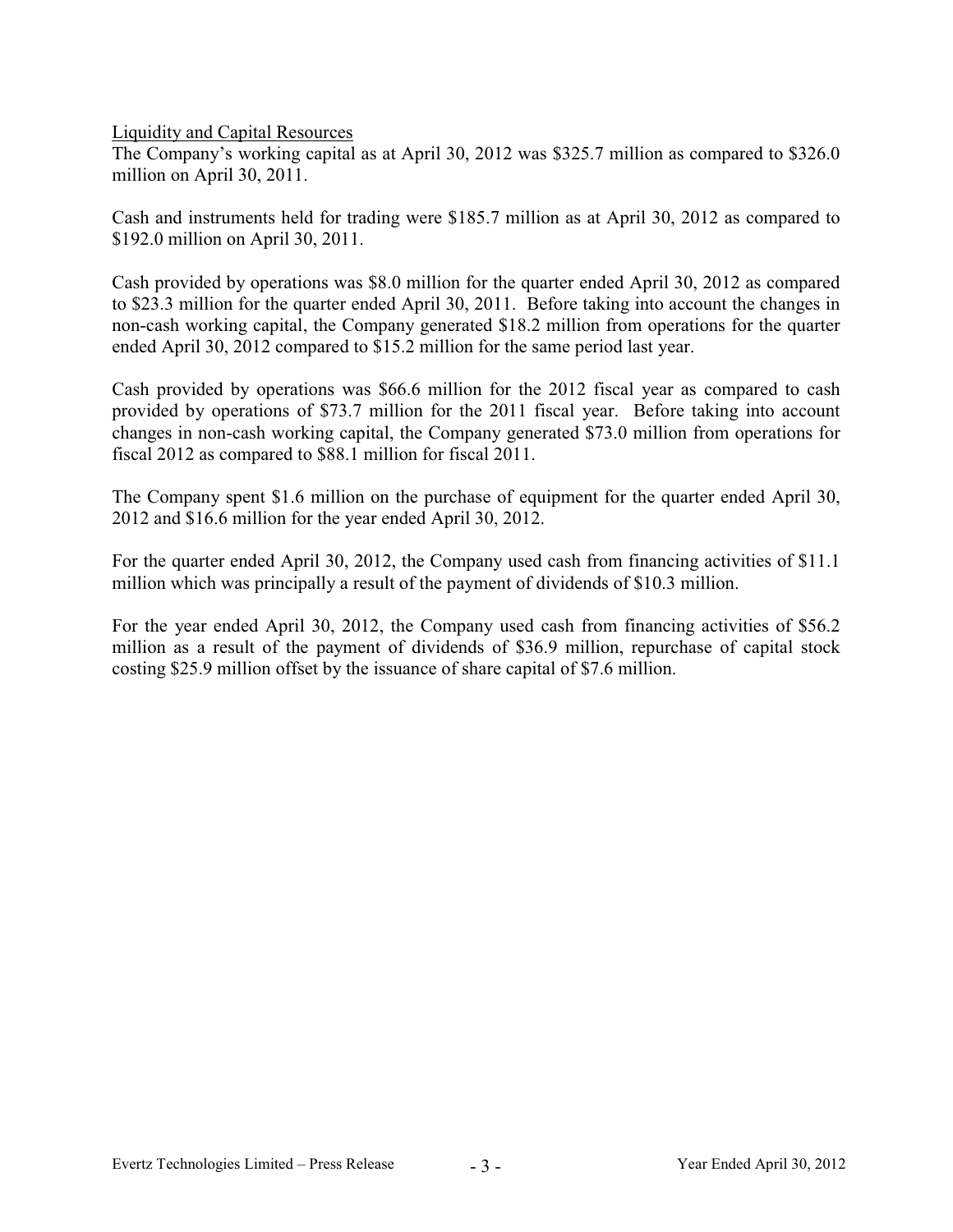# IFRS Reporting Commenced First Quarter of 2012

Starting with the first quarter of 2012, Evertz is now reporting its financial results in accordance with International Financial Reporting Standards ("IFRS"). Previously, the Company prepared its financial results under Canadian Generally Accepted Accounting Standards ("Canadian GAAP"). The comparative financial information has been restated to reflect the adoption of IFRS. Further information on the transition from Canadian GAAP to IFRS is provided within the Company's Management's Discussion and Analysis and Note 24 to the Consolidated Financial Statements.

#### Shipments and Backlog

Purchase order backlog at the end of May 2012 was in excess of \$57 million and shipments during the month of May 2012 exceeded \$30 million.

Dividend Declared Evertz Board of Directors declared a dividend on June 13, 2012 of \$0.14 per share.

The dividend is payable to shareholders of record on June 22, 2012 and will be paid on or about June 29, 2012.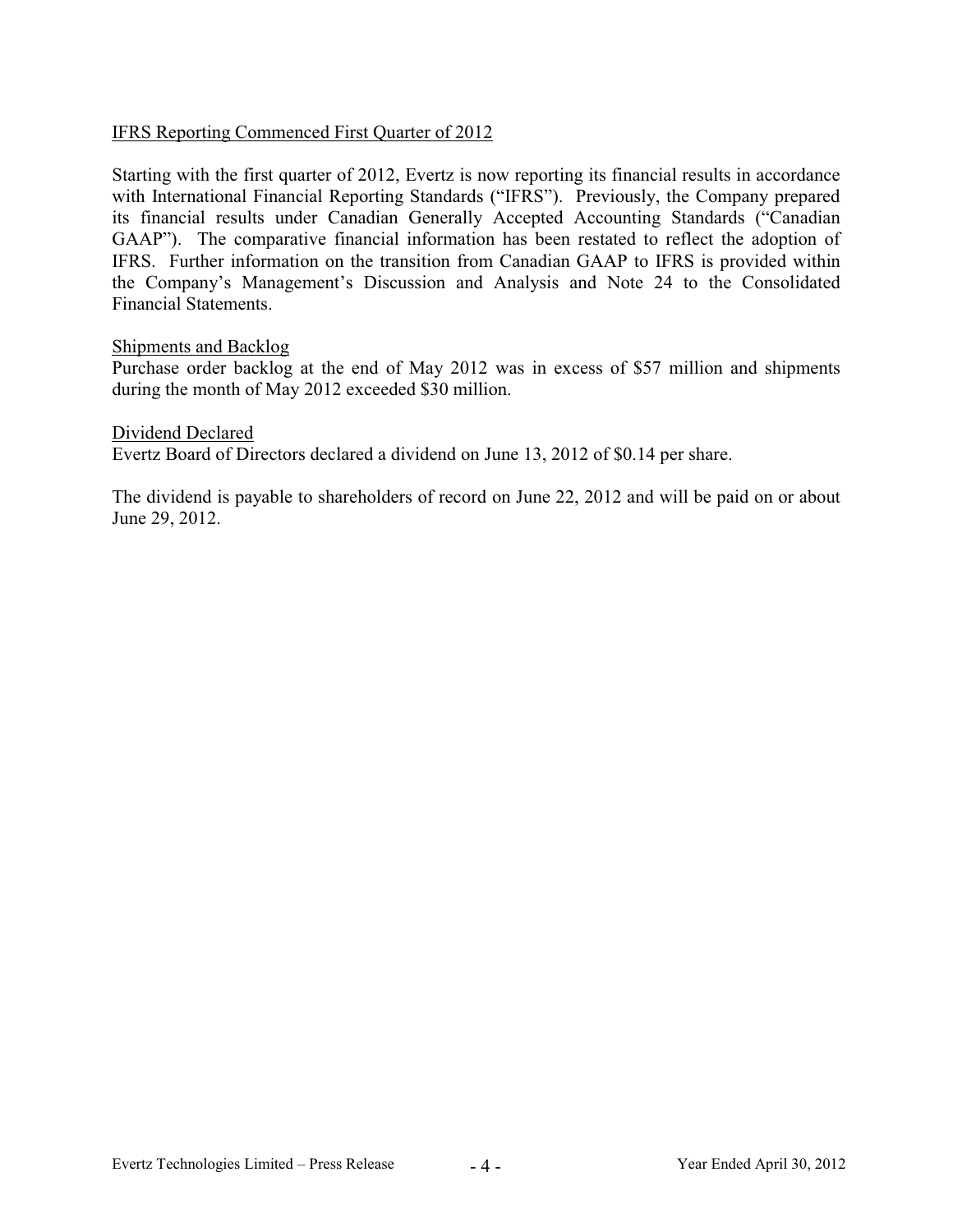# **Selected Consolidated Financial Information**

(Unaudited)

(in thousands of dollars, except earnings per share and share data)

|                                                       | Three month periods ended<br>April 30, |          |               |         | Twelve month periods ended<br>April 30, |          |              |          |
|-------------------------------------------------------|----------------------------------------|----------|---------------|---------|-----------------------------------------|----------|--------------|----------|
|                                                       |                                        | 2012     |               | 2011    |                                         | 2012     |              | 2011     |
| Revenue                                               | \$                                     | 76,340   | $\mathbb{S}$  | 69,043  | $\mathsf{\$}$                           | 293,400  | $\mathbb{S}$ | 309,259  |
| Cost of goods sold                                    |                                        | 33,557   |               | 30,055  |                                         | 127,232  |              | 130,950  |
| Gross margin                                          |                                        | 42,783   |               | 38,988  |                                         | 166,168  |              | 178,309  |
| Gross margin $%$                                      |                                        | 56.0%    |               | 56.5%   |                                         | 56.6%    |              | 57.7%    |
| Expenses                                              |                                        |          |               |         |                                         |          |              |          |
| Selling and administrative                            |                                        | 12,320   |               | 10,389  |                                         | 47,118   |              | 37,583   |
| General                                               |                                        | 2,110    |               | 1,910   |                                         | 6,788    |              | 6,680    |
| Research and development                              |                                        | 12,782   |               | 9,856   |                                         | 44,200   |              | 35,719   |
| Investment tax credits                                |                                        | (2, 562) |               | (2,271) |                                         | (9,872)  |              | (8, 410) |
| Foreign exchange (gain) loss                          |                                        | 659      |               | 3,070   |                                         | (2, 342) |              | 2,592    |
|                                                       |                                        | 25,309   |               | 22,954  |                                         | 85,892   |              | 74,164   |
|                                                       |                                        | 17,474   |               | 16,034  |                                         | 80,276   |              | 104,145  |
| Finance income                                        |                                        | 488      |               | 347     |                                         | 1,915    |              | 1,080    |
| Finance costs                                         |                                        | (55)     |               | (67)    |                                         | (197)    |              | (187)    |
| Other income and expenses                             |                                        | 403      |               | 880     |                                         | (154)    |              | 3,308    |
| Earnings before income taxes                          |                                        | 18,310   |               | 17,194  |                                         | 81,840   |              | 108,346  |
| Provision for income taxes                            |                                        |          |               |         |                                         |          |              |          |
| Current                                               |                                        | 3,865    |               | 4,359   |                                         | 21,669   |              | 29,207   |
| Deferred                                              |                                        | 955      |               | 417     |                                         | 215      |              | 880      |
|                                                       |                                        | 4,820    |               | 4,776   |                                         | 21,884   |              | 30,087   |
| Net earnings for the year                             |                                        | 13,490   |               | 12,418  |                                         | 59,956   |              | 78,259   |
| Net earnings attributable to non-controlling interest |                                        | 110      |               | 84      |                                         | 416      |              | 545      |
| Net earnings attributable to shareholders             |                                        | 13,380   |               | 12,334  |                                         | 59,540   |              | 77,714   |
| Net earnings for the year                             |                                        | 13,490   |               | 12,418  |                                         | 59,956   |              | 78,259   |
| Earnings per share                                    |                                        |          |               |         |                                         |          |              |          |
| Basic                                                 | \$                                     | 0.19     | S             | 0.17    | \$                                      | 0.81     | S            | 1.05     |
| Diluted                                               | \$                                     | 0.18     | <sup>\$</sup> | 0.16    | \$                                      | 0.81     | \$           | 1.04     |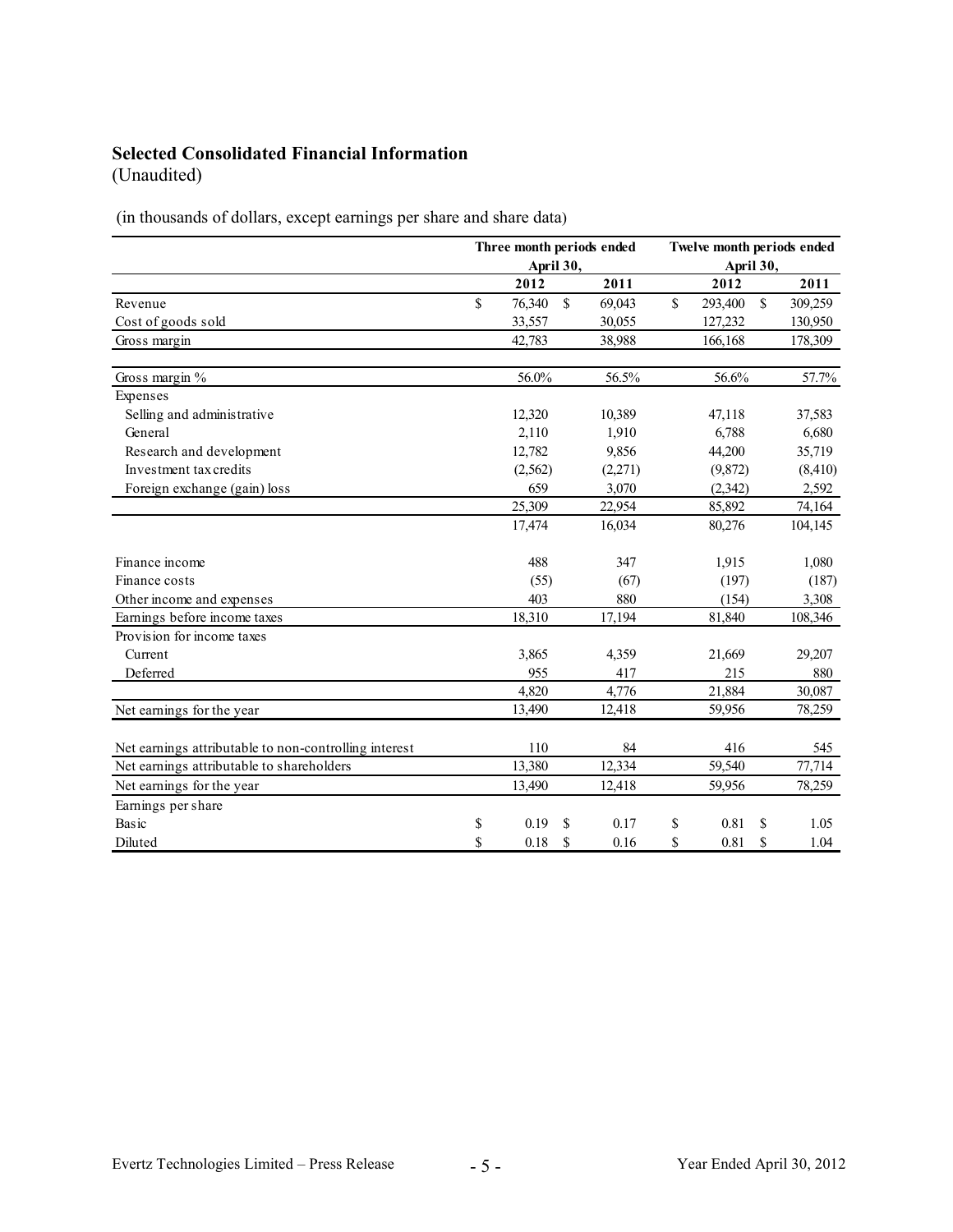#### **Consolidated Statements of Financial Position**

As at April 30, 2012, April 30, 2011 and May 1, 2010 (In thousands of Canadian dollars)

|                                               |              | April 30,<br>2012 |               | April 30,<br>2011        |               | May 1,<br>2010 |
|-----------------------------------------------|--------------|-------------------|---------------|--------------------------|---------------|----------------|
| <b>Assets</b>                                 |              |                   |               |                          |               |                |
| Current assets                                |              |                   |               |                          |               |                |
| Cash and cash equivalents                     | \$           | 173,665           | S             | 175,835                  | \$            | 133,755        |
| Instruments held for trading                  |              | 12,004            |               | 16,190                   |               | 11,274         |
| Trade and other receivables (note 4)          |              | 61,806            |               | 52,732                   |               | 48,988         |
| Inventories (note 5)                          |              | 109,211           |               | 106,422                  |               | 91,745         |
| Income tax receivable (note 22)               |              | 11,695            |               | 2,014                    |               | 3,850          |
|                                               | $\mathbf S$  | 368,381           | <sup>\$</sup> | 353,193 \$               |               | 289,612        |
| Assets held for sale (note 23)                | \$           | 3,781             | $\mathbf S$   | $\overline{\phantom{a}}$ | \$            |                |
| Property, Plant and Equipment (note 6)        | \$           | 41,190            |               | 37,627                   |               | 41,328         |
| Goodwill (note 7)                             |              | 17,507            |               | 17,467                   |               | 14,584         |
| Intangible assets (note 8)                    |              | 1,005             |               | 2,224                    |               | 1,823          |
|                                               | $\mathbb{S}$ | 431,864           | $\mathbb{S}$  | 410,511                  | $\mathbb{S}$  | 347,347        |
| <b>Liabilities</b>                            |              |                   |               |                          |               |                |
| Current liabilities, trade and other payables | \$           | 37,034            | <sup>S</sup>  | 21,814                   | - \$          | 21,652         |
| Provisions (note 9)                           |              | 809               |               | 1,235                    |               | 1,139          |
| Deferred revenue                              |              | 4,460             |               | 3,664                    |               | 1,361          |
| Current portion of long term debt (note 10)   |              | 401               |               | 451                      |               | 388            |
|                                               | \$           | 42,704            | $\mathbb{S}$  | 27,164                   | <sup>\$</sup> | 24,540         |
| Long term debt (note 10)                      | \$           | 1,875             | S             | 2,493                    | \$            | 2,732          |
| Deferred taxes (note 22)                      |              | 7,331             |               | 7,095                    |               | 5,895          |
|                                               | $\mathbf S$  | 51,910            | $\mathbf S$   | 36,752                   | <sup>\$</sup> | 33,167         |
| <b>Equity</b>                                 |              |                   |               |                          |               |                |
| Capital stock (note 11)                       | \$           | 67,458            | S             | 58,882                   | <sup>\$</sup> | 51,035         |
| Share based payment reserve                   |              | 14,320            |               | 13,762                   |               | 12,183         |
| Accumulated other comprehensive (loss) income |              | (906)             |               | 440                      |               |                |
| Retained earnings                             |              | 297,545           |               | 299,125                  |               | 249,554        |
|                                               | $\mathbb S$  | 296,639           | \$            | 299,565 \$               |               | 249,554        |
| Total equity attributable to shareholders     |              | 378,417           |               | 372,209                  |               | 312,772        |
| Non-controlling interest                      |              | 1,537             |               | 1,550                    |               | 1,408          |
|                                               |              | 379,954           |               | 373,759                  |               | 314,180        |
|                                               | \$           | 431,864           | \$            | 410,511                  | \$            | 347,347        |